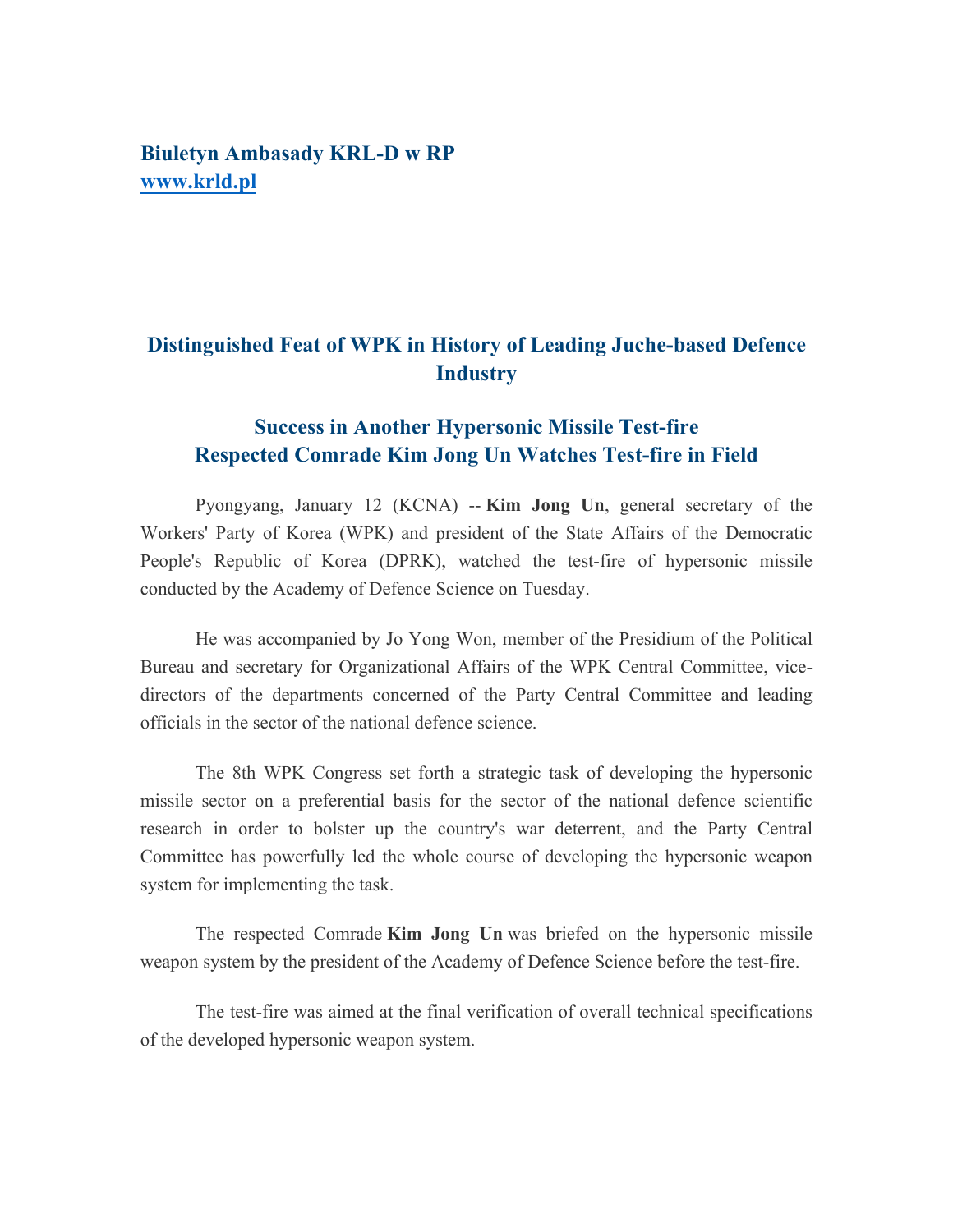Toward daybreak, the Juche weapon representing the power of the DPRK roared to soar into sky, brightening the dawning sky and leaving behind it a column of fire, under the supervision of **Kim Jong Un**.

After its release from the missile, the hypersonic glide vehicle made glide jump flight from 600 km area before making a 240 km-long turning maneuver from the initial launch azimuth to the target azimuth and hitting the set target in waters 1 000 km away.

The superior maneuverability of the hypersonic glide vehicle was more strikingly verified through the final test-fire.

**Kim Jong Un** highly appreciated the practical achievements made by the scientists, technicians and officials of the missile research sector and by the Party organizations concerned that brought a great success in the field of developing hypersonic weapon which is of the most important strategic significance in the five core tasks of the five-year plan for building up the national defence capability set forth at the 8th WPK Congress. He gave special thanks on behalf of the Party Central Committee to them.

Stressing the need to further accelerate the efforts to steadily build up the country's strategic military muscle both in quality and quantity and further modernize the army, **Kim Jong Un** encouraged the national defence scientific research sector to continuously make admirable successes in the historic sacred cause for remarkably increasing the war deterrent of the country, true to the Party's strategic policy of national defence development and strategic guidelines.

That day he called the core members in the sector of hypersonic weapon research and development to the office building of the Party Central Committee and warmly congratulated them. He had a photo session with them, expressing great expectation and conviction that they would help bolster the war deterrent of the country with their continued ultra-modern scientific research achievements for national defence and reliably guarantee the sovereignty and security of the state. -0-